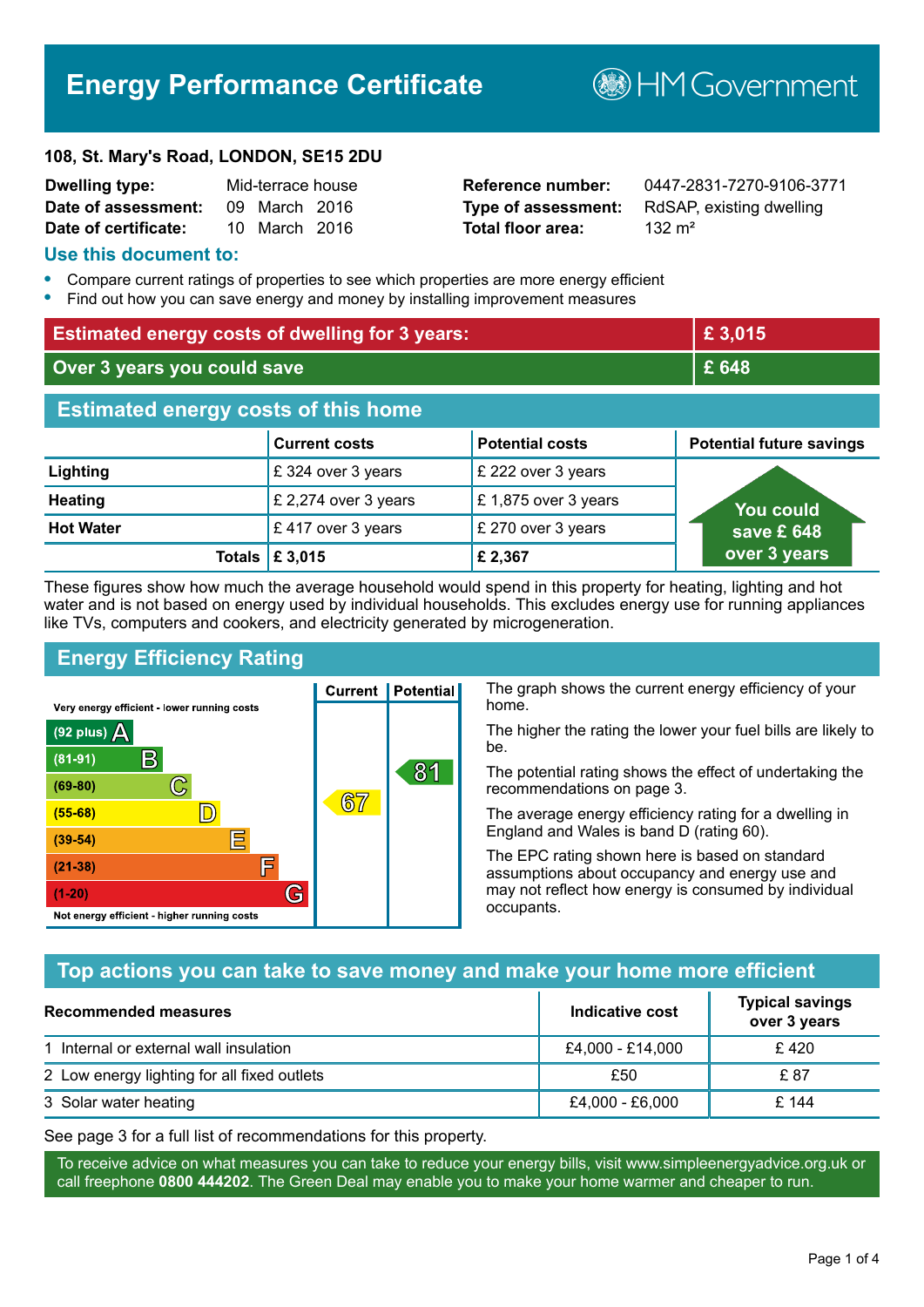**Energy Performance Certificate**

| <b>Element</b>        | <b>Description</b>                                  | <b>Energy Efficiency</b>               |
|-----------------------|-----------------------------------------------------|----------------------------------------|
| Walls                 | Solid brick, as built, no insulation (assumed)      | *****                                  |
|                       | Solid brick, as built, partial insulation (assumed) | ★★★☆☆                                  |
| Roof                  | Pitched, 100 mm loft insulation                     | ★★★☆☆                                  |
|                       | Pitched, no insulation (assumed)                    | $\bigstar \times \times \times \times$ |
|                       | Flat, limited insulation (assumed)                  | ★★☆☆☆                                  |
| Floor                 | Suspended, no insulation (assumed)                  |                                        |
|                       | Solid, no insulation (assumed)                      |                                        |
| Windows               | Fully double glazed                                 | ★★★☆☆                                  |
| Main heating          | Boiler and radiators, mains gas                     | ★★★★☆                                  |
| Main heating controls | Programmer, room thermostat and TRVs                | ★★★★☆                                  |
| Secondary heating     | None                                                |                                        |
| Hot water             | From main system                                    | ★★★★☆                                  |
| Lighting              | Low energy lighting in 55% of fixed outlets         | ★★★★☆                                  |

#### **Summary of this home's energy performance related features**

Current primary energy use per square metre of floor area: 187 kWh/m² per year

The assessment does not take into consideration the physical condition of any element. 'Assumed' means that the insulation could not be inspected and an assumption has been made in the methodology based on age and type of construction.

### **Low and zero carbon energy sources**

Low and zero carbon energy sources are sources of energy that release either very little or no carbon dioxide into the atmosphere when they are used. Installing these sources may help reduce energy bills as well as cutting carbon. There are none provided for this home.

# **Your home's heat demand**

For most homes, the vast majority of energy costs derive from heating the home. Where applicable, this table shows the energy that could be saved in this property by insulating the loft and walls, based on typical energy use (shown within brackets as it is a reduction in energy use).

| <b>Heat demand</b>           | <b>Existing dwelling</b> | Impact of loft<br>insulation | Impact of cavity<br>wall insulation | Impact of solid<br>wall insulation |
|------------------------------|--------------------------|------------------------------|-------------------------------------|------------------------------------|
| Space heating (kWh per year) | 13,333                   | (2.464)                      | N/A                                 | (3, 154)                           |
| Water heating (kWh per year) | 2.760                    |                              |                                     |                                    |

You could receive Renewable Heat Incentive (RHI) payments and help reduce carbon emissions by replacing your existing heating system with one that generates renewable heat, subject to meeting minimum energy efficiency requirements. The estimated energy required for space and water heating will form the basis of the payments. For more information, search for the domestic RHI on the www.gov.uk website.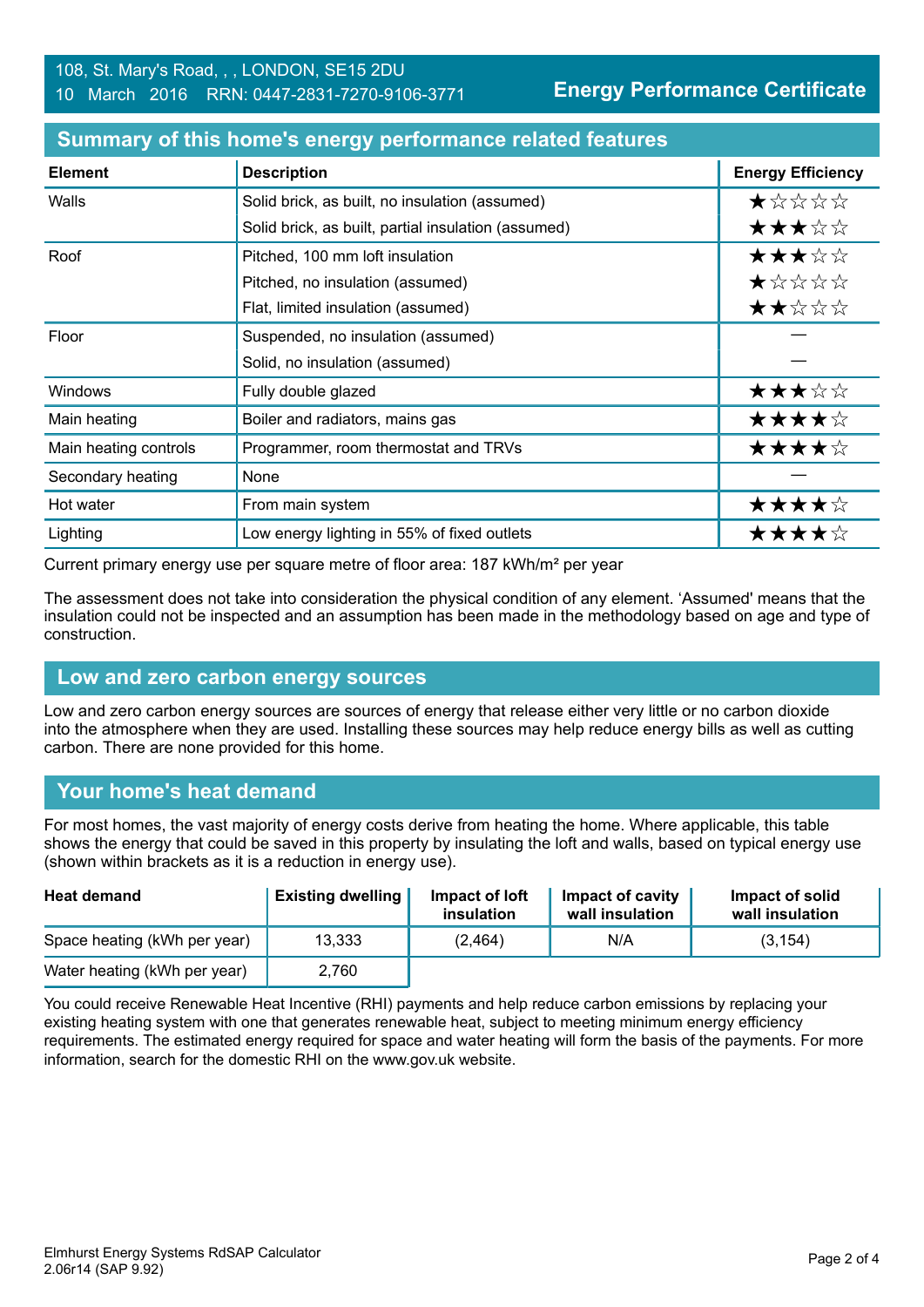# 108, St. Mary's Road, , , LONDON, SE15 2DU 10 March 2016 RRN: 0447-2831-7270-9106-3771

# **Recommendations**

The measures below will improve the energy performance of your dwelling. The performance ratings after improvements listed below are cumulative; that is, they assume the improvements have been installed in the order that they appear in the table. To receive advice on what measures you can take to reduce your energy bills, visit www.simpleenergyadvice.org.uk or call freephone 0800 444202. Before installing measures, you should make sure you have secured the appropriate permissions, where necessary. Such permissions might include permission from your landlord (if you are a tenant) or approval under Building Regulations for certain types of work.

| <b>Recommended measures</b>               | Indicative cost  | <b>Typical savings</b><br>per year | <b>Rating after</b><br>improvement |
|-------------------------------------------|------------------|------------------------------------|------------------------------------|
| Internal or external wall insulation      | £4,000 - £14,000 | £ 140                              | C71                                |
| Low energy lighting for all fixed outlets | £50              | £ 29                               | C72                                |
| Solar water heating                       | £4,000 - £6,000  | £48                                | C73                                |
| Solar photovoltaic panels, 2.5 kWp        | £5,000 - £8,000  | £277                               | <b>B81</b>                         |

# **Financial Support and the Green Deal**

Green Deal Finance allows you to pay for some of the cost of your improvements in instalments under a Green Deal Plan (note that this is a credit agreement, but with instalments being added to the electricity bill for the property). The availability of a Green Deal Plan will depend upon your financial circumstances. There is a limit to how much Green Deal Finance can be used, which is determined by how much energy the improvements are estimated to **save** for a 'typical household'.

You may also be able to obtain support towards repairs or replacements of heating systems and/or basic insulation measures under the ECO scheme, provided that you are in receipt of qualifying benefits or tax credits. To learn more about this scheme and the rules about eligibility, visit www.simpleenergyadvice.org.uk or call freephone **0800 444202** for England and Wales.